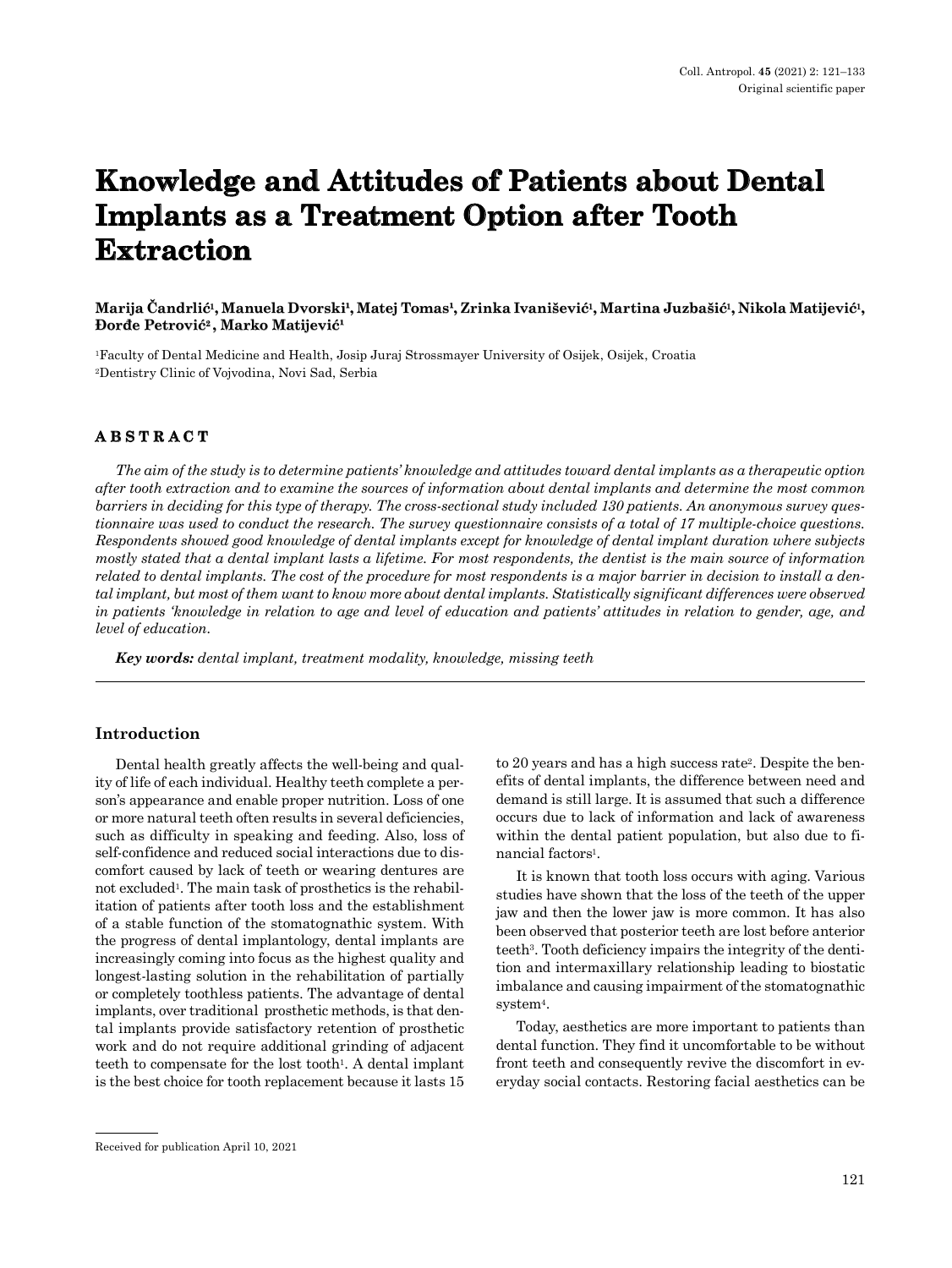a challenge and is a major factor in making decisions about the type of prosthetic procedures to be performed on a patient.

In the late 1950s, the first screw-shaped titanium implant was made in Sweden by anatomist P. I. Branemark. During this period, the first introduction of intraoral application of dental implants by osseointegration as it is known today occurs5,6. Originally, dental implants were used to treat completely or partially edentulous patients<sup>5</sup>. Over time, they have proven to be very high quality and long-lasting solution for replacing natural teeth. Studies have shown that 89% of patients wear a dental implant more than 10 years after its placement. The introduction of a dental implant in place of a prosthesis carrier has led to great development and progress in reconstructive dental therapy7. In addition to not requiring additional grinding of adjacent teeth to compensate for a lost tooth, dental implants also provide good function, efficacy, stability, and provide support to dentures<sup>1,5</sup>. By influencing all of these functions, dental implants can greatly improve quality of life and aid in rehabilitation in partially or completely edentulous patients and are today considered the gold standard in replacing a lost tooth5,8. Given all the benefits of a dental implant, there are many indications for its use, such as the edentulous upper or lower jaw, partial edentulousness, and lack of only one tooth<sup>6,9</sup>. It is important to mention that the first and most important step in preparing dental implant therapy is to make a thorough and detailed history, which includes assessing social and economic status, general health, and taking medical and dental history, and examining harmful habits7. Also, before the start of therapy, complete rehabilitation of the oral cavity is required, which includes the repair of caries, removal of plaque and tartar, treatment of periodontal pockets, inflammation, and the like<sup>6</sup>. Patient understanding, cooperation, and expectations are very important for initiating successful treatment7.

The aim of this study was to examine patients' knowledge and attitudes about dental implants as a therapeutic option after tooth extraction and to examine the sources of information about dental implants and determine the most common barriers in decision making for this type of therapy.

#### **Participants and methods**

#### *Participants*

The cross-sectional study included patients in the dental offices of the Health Center in Osijek. A total of 130 patients who agreed to complete the questionnaire at the time of the study were included in the study. Respondents were asked to fill in the questionnaire on their own, and before completing the questionnaire, the purpose of the study was explained to them. Respondents were provided with data confidentiality and the opportunity to withdraw from the study at any time. The research was approved by the Ethics Committee of the Osijek Health Center. The survey was conducted during April and May 2019.

#### *Questionnaire procedures*

The survey questionnaire consists of a total of 17 questions to which multiple answers were offered. The first part of the questionnaire, ie. the first 5 questions, refers to general data on respondents: age, gender, place of residence, level of education, and financial status. The remaining questions, 12 of them, relate to patients 'knowledge and attitudes about dental implants. Respondents answered if they were missing any teeth. Their position on the importance of tooth extraction, their information on available treatments, and general knowledge and sources of information on dental implants were examined. Also, their knowledge about the location of placement, the material from which they are made, the lifespan and hygiene of the dental implant were examined. Finally, their most important factor in deciding on dental implant therapy, who implants them, and interest in expanding their knowledge of dental implants were examined.

#### *Data collection and statistical analysis*

Category data are presented in absolute and relative frequencies. Numerical data are described by the median and limits of the interquartile range. Differences of categorical variables were tested by  $x^2$  test. The normality of the distribution of numerical variables was tested by the Kolmogorov-Smirnov test. All p values are two-sided. The significance level was set to  $\alpha = 0.05$ . The statistical program SPSS (version 24.0, SPSS Inc., Chicago, IL, USA) was used for statistical analysis<sup>10</sup>.

## **Results**

130 respondents participated in the study, of which 53 (41%) were men and 77 (59%) were women. The median age is 39 years (interquartile range of 29 to 51) ranging from 18 to 78 years. The majority of respondents live in the city (79%), most of them stated that they have a high school diploma (52%) and describe their financial status as good (60%). Most respondents report missing at least one tooth (72%) (Table 1).

When we talk about the knowledge of respondents about dental implants, most of the state (61%) that the replacement of extracted teeth is very important, implants are placed in the bone of thought also most respondents (74%), 40% of them think they are built of titanium and that 39% of respondents (74%) believe that implants require the same care as natural teeth and 75% of respondents say that oral surgeons are the best trained to place implants (Table 2).

 The majority of respondents in our study, 77 of them (59%), state that the cost of the procedure is their most important factor when deciding on the installation of a dental implant, 82% of respondents are familiar with the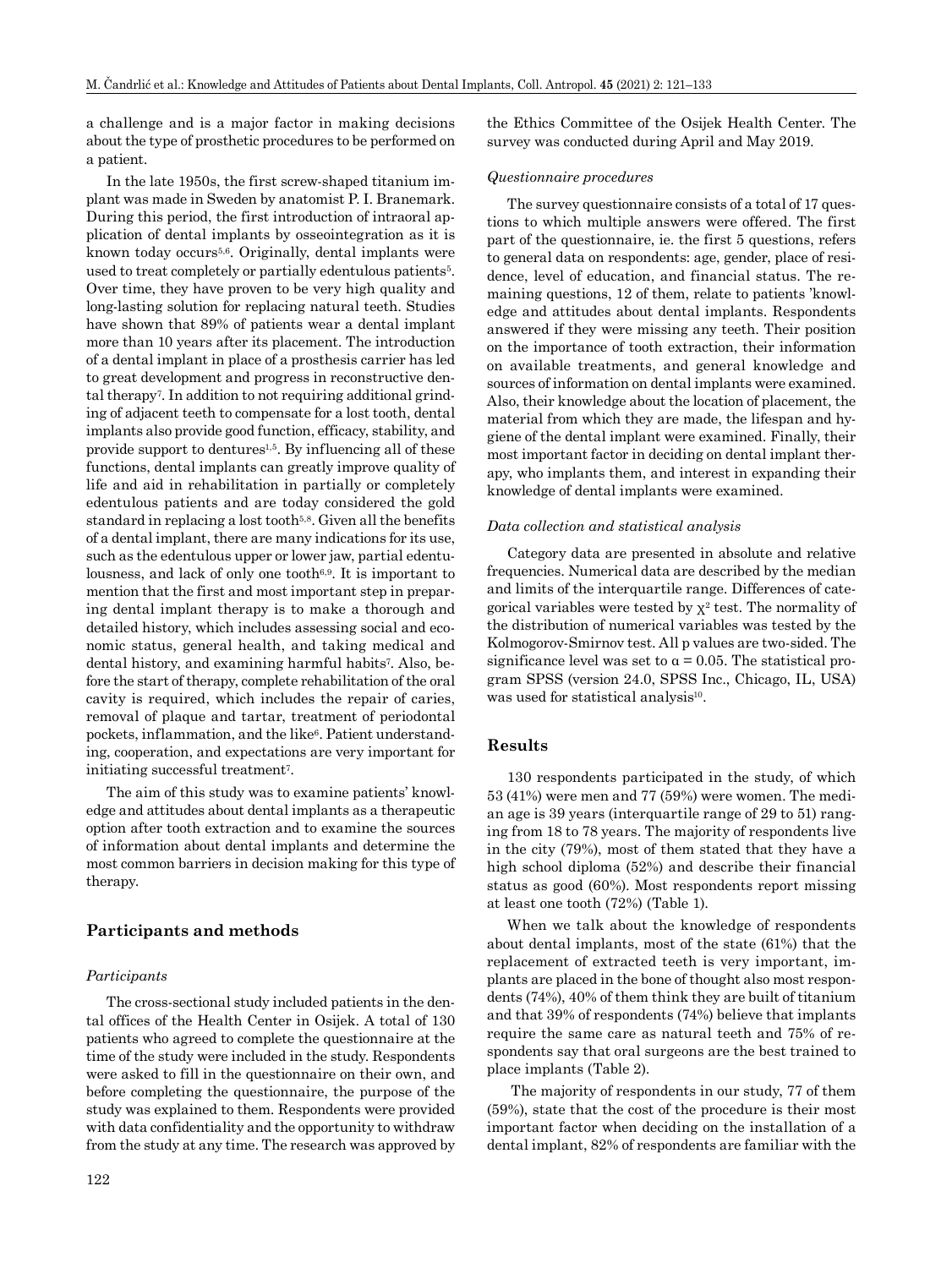| TABLE 1                          |
|----------------------------------|
| DEMOGRAPHIC DATA OF THE SUBJECTS |

| Variable           |                      | Number of<br>subjects (%) |
|--------------------|----------------------|---------------------------|
| Gender             | male                 | 53 (41)                   |
|                    | female               | 77 (59)                   |
| Age groups         | $18 - 30$            | 41 (32)                   |
|                    | $31 - 43$            | 35 (27)                   |
|                    | $44 - 56$            | 38 (29)                   |
|                    | $57 - 69$            | 12(9)                     |
|                    | $70 - 80$            | 4 (3)                     |
| Residence          | City                 | 103 (79)                  |
|                    | County               | 27 (21)                   |
| Education          | Elementary education | 3(2)                      |
|                    | High school          | 67 (52)                   |
|                    | College              | 21 (16)                   |
|                    | University and above | 39 (30)                   |
| Financial status   | Poor                 | 7(5)                      |
|                    | Good                 | 78 (60)                   |
|                    | Very good            | 42 (32)                   |
|                    | Excellent            | 3(2)                      |
| Any missing teeth? | Yes                  | 94 (72)                   |
|                    | No                   | 36 (28)                   |
| Total              |                      | 130 (100)                 |

possibility of implant placement and 90% would like to know more about dental implants (Table 3).

There is no significant difference in respondents' knowledge of dental implants in relation to gender (Table 4).

Subjects would be significantly more likely to know more about dental implants as opposed to subjects  $(\chi^2)$ test,  $p = 0.02$ ). In other attitudes, there is no significant difference in relation to gender (Table 5).

Subjects in the age group of 70 to 80 years significantly considered that the dental implant was ceramic in its composition ( $\chi^2$  test,  $p = 0.04$ ) and significantly did not know how long the dental implant lasted ( $\chi^2$  test,  $p =$ 0.006) in contrast to younger subjects. age groups (Table 6).

Subjects of all age groups up to 70 years are significantly more familiar with the possibility of dental implants ( $\chi^2$  test,  $p = 0.02$ ) than respondents of the age group 70 to 80 years who do not significantly know the possibility of dental implants as a source of information  $(x^2 \text{ test}, p = 0.03)$  (Table 7).

There is no significant difference in the respondents' knowledge of dental implants with regard to the place of residence (Table 8).

There is no significant difference in the attitudes of the respondents about dental implants with regard to the possibility of information (Table 9).

#### **TABLE 2** PATIENTS' KNOWLEDGE ABOUT DENTAL IMPLANTS

| Question                                        |                                      | Number of<br>subjects $(\%)$ |
|-------------------------------------------------|--------------------------------------|------------------------------|
| Do you think it is                              | It doesn't matter at all             | 1(1)                         |
| important to<br>replace the<br>extracted teeth? | Neither important nor<br>unimportant | 5(4)                         |
|                                                 | Somewhat important                   | 44 (34)                      |
|                                                 | Very important                       | 80 (61)                      |
| Where do you think Into the bone                |                                      | 96 (74)                      |
| dental implants are<br>placed?                  | Into the gums                        | 23 (17)                      |
|                                                 | Into the adjacent teeth              | 5(4)                         |
|                                                 | Onto the adjacent teeth              | 6(5)                         |
| In your opinion,                                | Porcelain                            | 19(15)                       |
| what is the<br>composition of a                 | Stainless steel                      | 11(8)                        |
| dental implant?                                 | Titan                                | 52 (40)                      |
|                                                 | Ceramics                             | 19(15)                       |
|                                                 | I do not know                        | 29 (22)                      |
| How long do you                                 | $5-10$ years                         | 14 (11)                      |
| think is a lifespan<br>of a dental implant?     | More than 10 years                   | 39 (30)                      |
|                                                 | Life long                            | 51 (39)                      |
|                                                 | I do not know                        | 26 (20)                      |
| Do you think that                               | No special care is required          | 14 (11)                      |
| dental implants<br>need special care            | It requires very little care         | 4(3)                         |
| and hygiene?                                    | Same as natural teeth                | 96 (74)                      |
|                                                 | Much more than natural<br>teeth      | 16(12)                       |
| Who do you think                                | Oral surgeons                        | 97 (75)                      |
| is qualified for<br>dental implant              | Prosthetists                         | 19(15)                       |
| placement?                                      | Periodontists                        | 1(1)                         |
|                                                 | Cosmetic dentists                    | 2(2)                         |
|                                                 | General dental<br>practitioners      | 11(8)                        |
| Total                                           |                                      | 130 (100)                    |

In subjects with a university degree, the replacement of extracted teeth is significantly more important than in those with a lower level of education ( $x^2$  test,  $p = 0.03$ ). While subjects with completed primary school do not significantly know how long a dental implant lasts, unlike subjects with completed secondary, higher, and tertiary education ( $\chi^2$  test,  $p = 0.03$ ) (Table 10).

Subjects with completed primary school no longer know the available options for treatment with dental implants ( $x^2$  test,  $p \le 0.001$ ) and as a source of information do not know the possibility of implantation of dental implants, unlike respondents with completed secondary, higher or higher education who are more often their source of information is their dentist ( $\chi^2$  test,  $p = 0.004$ ) and the cost of the installation procedure is a significantly important factor in deciding on the placement of a dental implant  $(\chi^2 \text{ test}, \text{ p} = 0.01)$  (Table 11).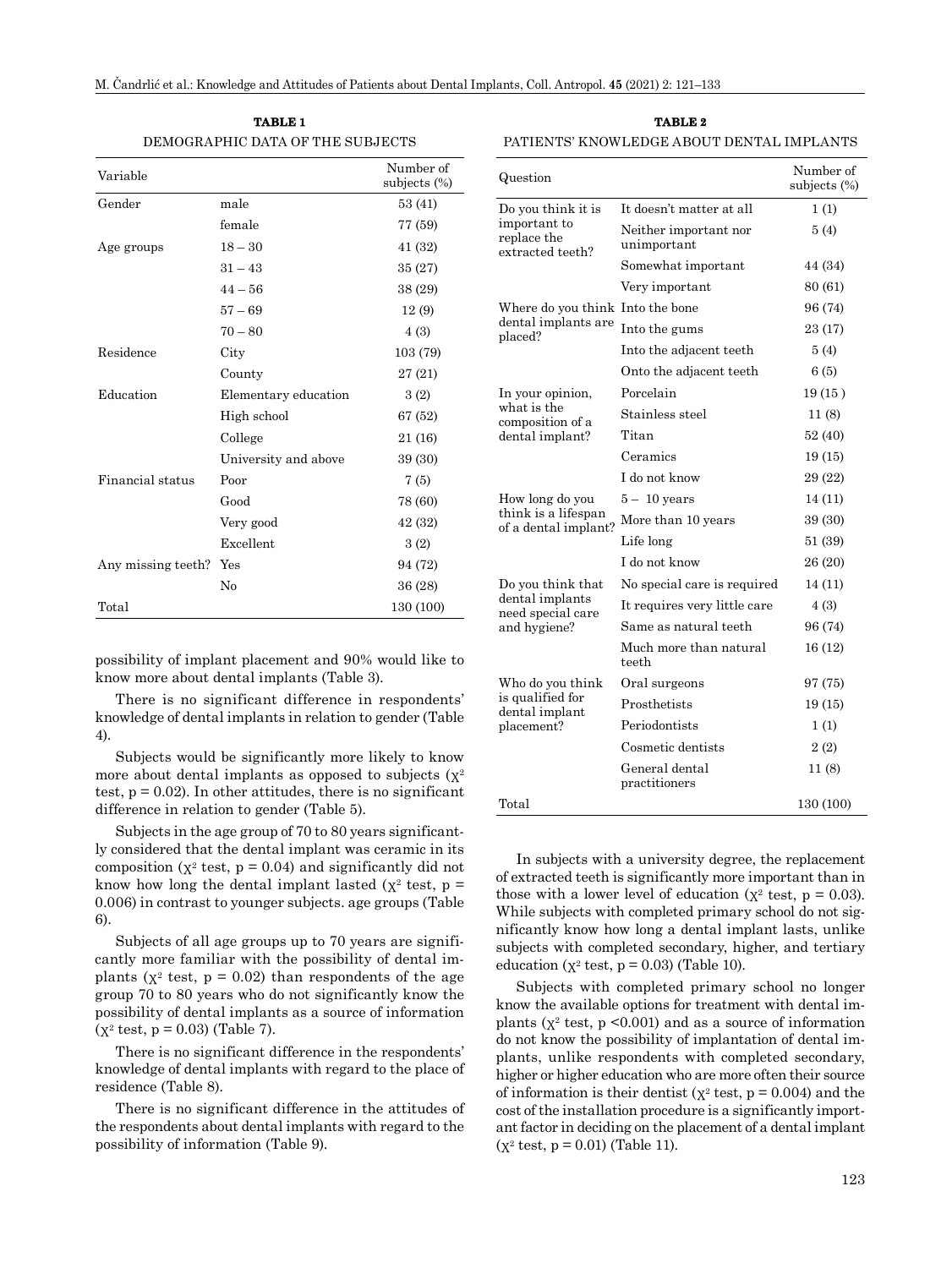|                                                          |                                                                          | Number of<br>subjects $(\%)$ |
|----------------------------------------------------------|--------------------------------------------------------------------------|------------------------------|
| To what extent                                           | I do not know                                                            | 7(5)                         |
| are you familiar<br>with the different                   | Very little                                                              | 26 (20)                      |
| treatment                                                | To some extent                                                           | 73 (56)                      |
| options?                                                 | To a large degree                                                        | 24 (18)                      |
| Are you familiar                                         | I am familiar                                                            | 106 (82)                     |
| with the possibil-<br>ity of placing<br>dental implants? | I am not familiar                                                        | 24 (18)                      |
| What is your                                             | Dentist                                                                  | 62 (48)                      |
| main source of<br>information                            | Friends and relatives                                                    | 24 (18)                      |
| regarding                                                | Media                                                                    | 10(8)                        |
| implants?                                                | Internet sources                                                         | 25 (19)                      |
|                                                          | I am not familiar with the<br>possibility of dental implant<br>placement | 9(7)                         |
| What is the most                                         | Cost of the procedure                                                    | 77 (59)                      |
| important factor<br>in deciding on a                     | Fear of surgery                                                          | 20(15)                       |
| dental implant?                                          | I do not like having a foreign<br>body inside me.                        | 9(7)                         |
|                                                          | None                                                                     | 24 (19)                      |
| Would you like to                                        | Yes                                                                      | 117 (90)                     |
| know more about<br>dental implants?                      | Nο                                                                       | 13(10)                       |
| Total                                                    |                                                                          | 130 (100)                    |

## **TABLE 3** PATIENTS' ATTITUDE TOWARDS DENTAL IMPLANTS

### **Discussion**

A total of 130 patients who agreed to complete the questionnaire at the time of the study were included in the study. In terms of gender, 41% of male respondents and 59% of female respondents participated in the study. A similar study was conducted in 2013 at a dental clinic in Khartoum, Sudan on a sample of 384 patients, and of the total number of patients, 47.1% were male and 52.9% were female<sup>11</sup>.

The majority of respondents, 72%, state that they lack at least one tooth, while only 28% of respondents state that they have all teeth. A similar study was conducted in 2016 on 100 patients in India and found that 54% of them were missing at least one tooth, while 46% had all teeth<sup>12</sup>. It can be seen that most patients in both studies are missing at least one tooth, but in the current study, the percentage of patients without at least one tooth is significantly higher.Taking into account the total number of subjects, the largest number of subjects showed a good level of knowledge related to dental implants.

The majority of respondents, 61% of them, believe that the replacement of extracted teeth is very important. Similar results were obtained in a study of the Austrian population as well as the population of subjects in the Hong Kong, SiChuan, and JiangSua areas where subjects showed an objective level of general knowledge about dental implants13-15. However, a study conducted in the Malaysian population shows only 17% of well-informed respondents about the possibility of replacing missing teeth with implants<sup>16</sup>.

In our study, respondents had to answer a question about the location of a dental implant, and most patients, 96 of them (74%), believe that a dental implant is placed in a bone. A similar result on a total sample of 544 subjects, 418 of them (76.8%) on the location of dental implant placement was shown by a study in Turkey17. In a study conducted in Sudan, 25.5% of patients believe that a dental implant is implanted in the bone<sup>11</sup>. Likewise, in a study conducted by Em Kalala-Kazadi et al.18, when asked about anchor implants, 86% of respondents did not know where a dental implant was placed. If we compare these data with our research, we can conclude that the patients from our research showed a higher level of knowledge.

When asked about the composition of a dental implant, the largest number of respondents, 52 of them (40%), believe that the implant is made of titanium. A similar result was shown by a study in Turkey where 42.5% of participants did not know what implants were made of $17$ .

When asked about the duration of a dental implant, the largest number of respondents, 51 (39%), believe that a dental implant lasts a lifetime, while 39 (30%) believe that a dental implant lasts more than 10 years, which is also true. Respondents to a study conducted in Sudan had to answer the same question where 19.3% of them believe that a dental implant lasts a lifetime, while only  $7.3\%$  think it lasts more than 10 years<sup>11</sup>. Also, a study conducted in Congo showed 92% of respondents did not know how long an implant lasts, and only 6% believe that a dental implant lasts a lifetime18. A majority of respondents (52.5%) said that implants would last for about 10 years, and only 21.7% of participants said they were for life, according to a study conducted at the University of Michigan19. Research conducted by Mayya et al. is consistent with this study and shows that 76.7% of respondents believe that implants will last for 10 years, and only 9.3% for life20.

The majority of respondents in the current study, 96 of them (74%), believe that a dental implant needs the same hygiene as natural teeth. Taking into account the total number of respondents, a study conducted in Sudan gave worse results than ours and showed that the largest number of respondents, 49.7%, believe that dental implants need the same hygiene as natural teeth $11$ . A study conducted in Italy showed that 60% of respondents said that implants need more care than natural teeth<sup>20</sup>. These data are consistent with another study where subjects felt in 79% that implants needed more care than natural teeth<sup>20</sup>. In contrast, research conducted by Tepper et al.22, and Pommer et al.23 showed that only 45% and 39% of respondents, respectively, believe that dental implants need more care than natural teeth.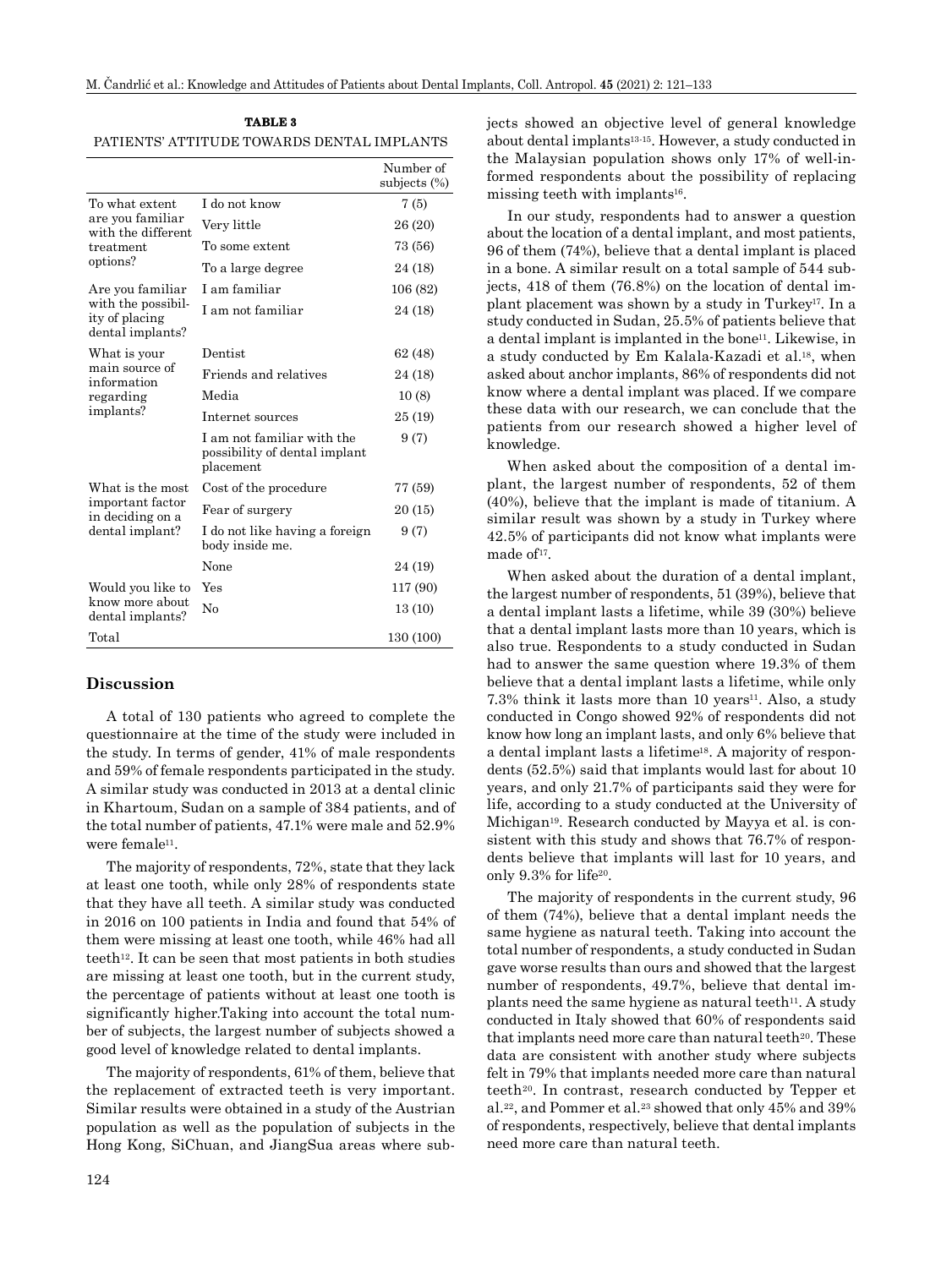|                                                                                               | Number (%) of respondents |          |           |      |  |
|-----------------------------------------------------------------------------------------------|---------------------------|----------|-----------|------|--|
| Knowledge                                                                                     | Male                      | Female   | Total     | $P*$ |  |
| Do you think the replacement of extracted teeth is important?                                 |                           |          |           |      |  |
| Not important at all                                                                          | 1(2)                      | 0(0)     | 1(1)      | 0.53 |  |
| Neither important nor unimportant                                                             | 2(4)                      | 3(4)     | 5(4)      |      |  |
| Somewhat important                                                                            | 20 (38)                   | 24 (31)  | 44 (34)   |      |  |
| Very important                                                                                | 30 (56)                   | 50 (65)  | 80 (61)   |      |  |
| Where do you think dental implants are placed?                                                |                           |          |           |      |  |
| In the bone                                                                                   | 39 (74)                   | 57 (74)  | 96 (74)   | 0.33 |  |
| In the mucosa                                                                                 | 7 (13)                    | 16(20)   | 23 (17)   |      |  |
| Inside adjacent teeth                                                                         | 3(6)                      | 2(3)     | 5(4)      |      |  |
| On adjacent teeth                                                                             | 4(7)                      | 2(3)     | 6(5)      |      |  |
| In your opinion, what is the composition of a dental implant?                                 |                           |          |           |      |  |
| Porcelain                                                                                     | 7(13)                     | 12(16)   | 19(15)    | 0.99 |  |
| Stainless Steel                                                                               | 5(9)                      | 6(8)     | 11(8)     |      |  |
| Titan                                                                                         | 21 (40)                   | 31 (40)  | 52 (40)   |      |  |
| Ceramics                                                                                      | 8 (15)                    | 11 (14)  | 19(15)    |      |  |
| I don't know                                                                                  | 12 (23)                   | 17 (22)  | 29 (22)   |      |  |
| How long do you think a dental implant lasts?                                                 |                           |          |           |      |  |
| $5-10$ years                                                                                  | 6(12)                     | 8(10)    | 14 (11)   | 0.47 |  |
| More than 10 years                                                                            | 14 (26)                   | 25 (33)  | 39 (30)   |      |  |
| Lifetime                                                                                      | 19 (36)                   | 32 (42)  | 51 (39)   |      |  |
| I don't know                                                                                  | 14 (26)                   | 12(15)   | 26 (20)   |      |  |
| Do you think that dental implants need special care and hygiene compared to natural<br>teeth? |                           |          |           |      |  |
| No special care required                                                                      | 7(13)                     | 7(9)     | 14 (11)   | 0.25 |  |
| Very little care is needed                                                                    | 3 (6)                     | 1(1)     | 4 (3)     |      |  |
| Same as natural teeth                                                                         | 39 (74)                   | 57 (75)  | 96 (74)   |      |  |
| Much more than natural teeth                                                                  | 4 (7)                     | 12(15)   | 16 (12)   |      |  |
| Who do you think is qualified to place dental implants?                                       |                           |          |           |      |  |
| Oral Surgeons                                                                                 | 41 (78)                   | 56 (73)  | 97 (75)   | 0.45 |  |
| Prosthetics                                                                                   | 6(11)                     | 13 (17)  | 19(15)    |      |  |
| Periodontists                                                                                 | 1(2)                      | 0(0)     | 1(1)      |      |  |
| Cosmetic dentists                                                                             | 0(0)                      | 2(2)     | 2(2)      |      |  |
| General dentists                                                                              | 5(9)                      | 6(8)     | 11 (8)    |      |  |
| Total                                                                                         | 53 (100)                  | 77 (100) | 130 (100) |      |  |

| <b>TABLE 4</b>                                   |
|--------------------------------------------------|
| PATIENT'S KNOWLEDGE OF DENTAL IMPLANTS BY GENDER |

\*χ2 test

When asked who is qualified to place dental implants, the majority of respondents in our study, 97 of them (75%), believe that oral surgeons are trained to do so. A study conducted in Austria shows that most respondents believe that only specialists should perform implant procedures<sup>14</sup>.

A statistically significant difference in our study was observed in the knowledge of patients in relation to age and level of education. It was found that respondents in the age group of 70 to 80 years significantly more consider that the dental implant is ceramic in its composition and significantly do not know how long the dental implant lasts compared to respondents in younger age groups. In addition, it was found that for respondents with a university degree, significantly more extraction of extracted teeth is very important in contrast to respondents with lower education. Unlike respondents with completed secondary, higher, and tertiary education, respondents with completed primary school do not significantly know how long a dental implant lasts.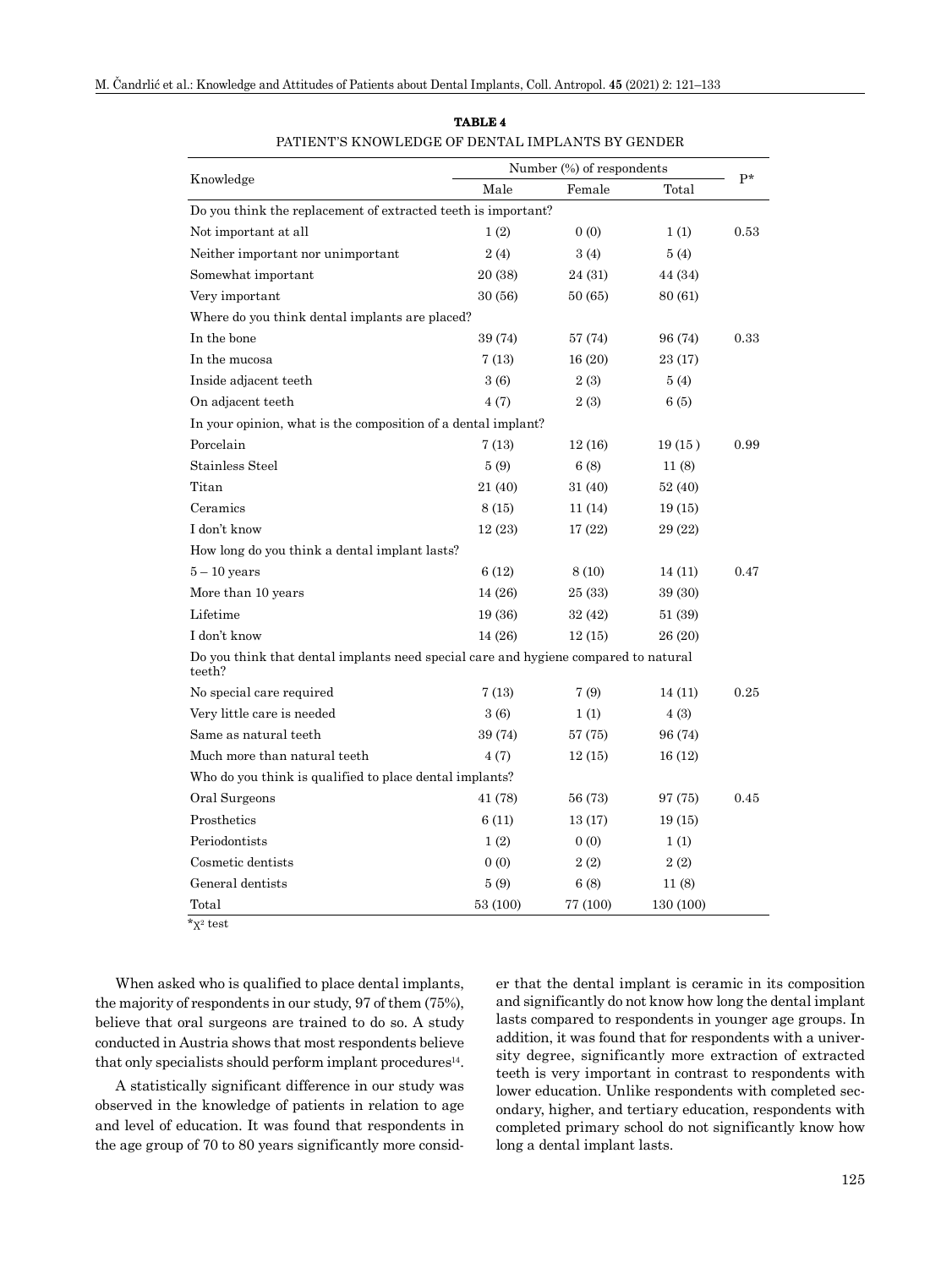| Attitudes                                                             | Number (%) of respondents |          |           |      |
|-----------------------------------------------------------------------|---------------------------|----------|-----------|------|
|                                                                       | Male                      | Female   | Total     |      |
| To what extent do you know the different treatment options available? |                           |          |           |      |
| I don't know                                                          | 4(7)                      | 3(4)     | 7(5)      | 0.80 |
| Very little                                                           | 11(21)                    | 15(19)   | 26 (20)   |      |
| Somewhat                                                              | 28 (53)                   | 45(59)   | 73 (56)   |      |
| Large                                                                 | 10(19)                    | 14 (18)  | 24 (18)   |      |
| Do you know the possibility of inserting dental implants?             |                           |          |           |      |
| I know                                                                | 43 (81)                   | 63 (82)  | 106(82)   | 0.92 |
| I don't know                                                          | 10(19)                    | 14 (18)  | 24 (18)   |      |
| What is the source of your information?                               |                           |          |           |      |
| Dentist                                                               | 21 (40)                   | 41 (53)  | 62 (48)   | 0.09 |
| Friends and relatives                                                 | 8 (15)                    | 16(21)   | 24 (18)   |      |
| Media                                                                 | 7(13)                     | 3(4)     | 10(8)     |      |
| <b>Internet Resources</b>                                             | 11(21)                    | 14 (18)  | 25 (19)   |      |
| I do not know the possibility of inserting<br>dental implants         | 6(11)                     | 3(4)     | 9(7)      |      |
| What is the most important factor in deciding on a dental implant?    |                           |          |           |      |
| Costs of proceedings                                                  | 33 (62)                   | 44 (57)  | 77 (59)   | 0.13 |
| Fear of surgery                                                       | 4(7)                      | 16(21)   | 20(15)    |      |
| I don't like a foreign body located in my<br>body                     | 3(6)                      | 6(7)     | 9(7)      |      |
| None                                                                  | 13(25)                    | 11(14)   | 24 (19)   |      |
| Would you like to know more about dental implants?                    |                           |          |           |      |
| Yes                                                                   | 44 (83)                   | 73 (95)  | 117 (90)  | 0.02 |
| $\rm No$                                                              | 9(17)                     | 4(5)     | 13(10)    |      |
| Total                                                                 | 53 (100)                  | 77 (100) | 130 (100) |      |

**TABLE 5** ATTITUDES OF RESPONDENTS ABOUT DENTAL IMPLANTS BY GENDER

Awareness of dental implants was statistically significant in relation to the age of the subjects and their level of education in a study conducted in Croatia where it was shown that younger people with a higher level of education have better information about implants<sup>24</sup>. Also, statistically significant differences were found between the age and socio-economic status of the population of northern India in a study conducted by Kour et al.25. These data are consistent with what was reported by Yao et al. that younger subjects (<45 years) and those with a higher level of education (bachelor and postgraduate) tended to show a more realistic perception and lower expectations of the outcome of implant therapy15. A survey of the Saudi population also found that more than 50% of respondents referred for implants had education level higher than a bachelor's degree. This percentage was significantly higher than those referring to who could only read and write or who were bachelors<sup>26</sup>.

The largest number of respondents, 73 of them (56%), only partially know the possibilities of replacing a lost tooth, while the majority of respondents, 106 of them (82%), know the possibilities of installing a dental im-

plant. A study conducted in Sudan showed that 68.5% of their respondents were aware of the possibility of installing dental implants<sup>11</sup>. In contrast, in a study by Tandra Das et al., 70% of respondents did not know the possibility of implant placement<sup>27</sup>.

When asked about the source of information related to dental implants, the majority of respondents, 62 of them (48%), stated that the dentist is the main source of their knowledge about dental implants. A survey conducted in 1998 in the Netherlands showed that 52% of respondents first heard information about dental implants from friends and relatives while 36% received the first information from a family dentist<sup>13</sup>. As the main source of information related to dental implants research, Pradha et al.<sup>28</sup>, as well as Alshammari et al.<sup>29</sup> also state that the dentist is the main source of the knowledge of dental implants. The patient's interest in acquiring additional information related to dental implants leads to an attempt to seek additional information from other sources. Research done in England has shown the possibility of displaying false information about implants in various media30.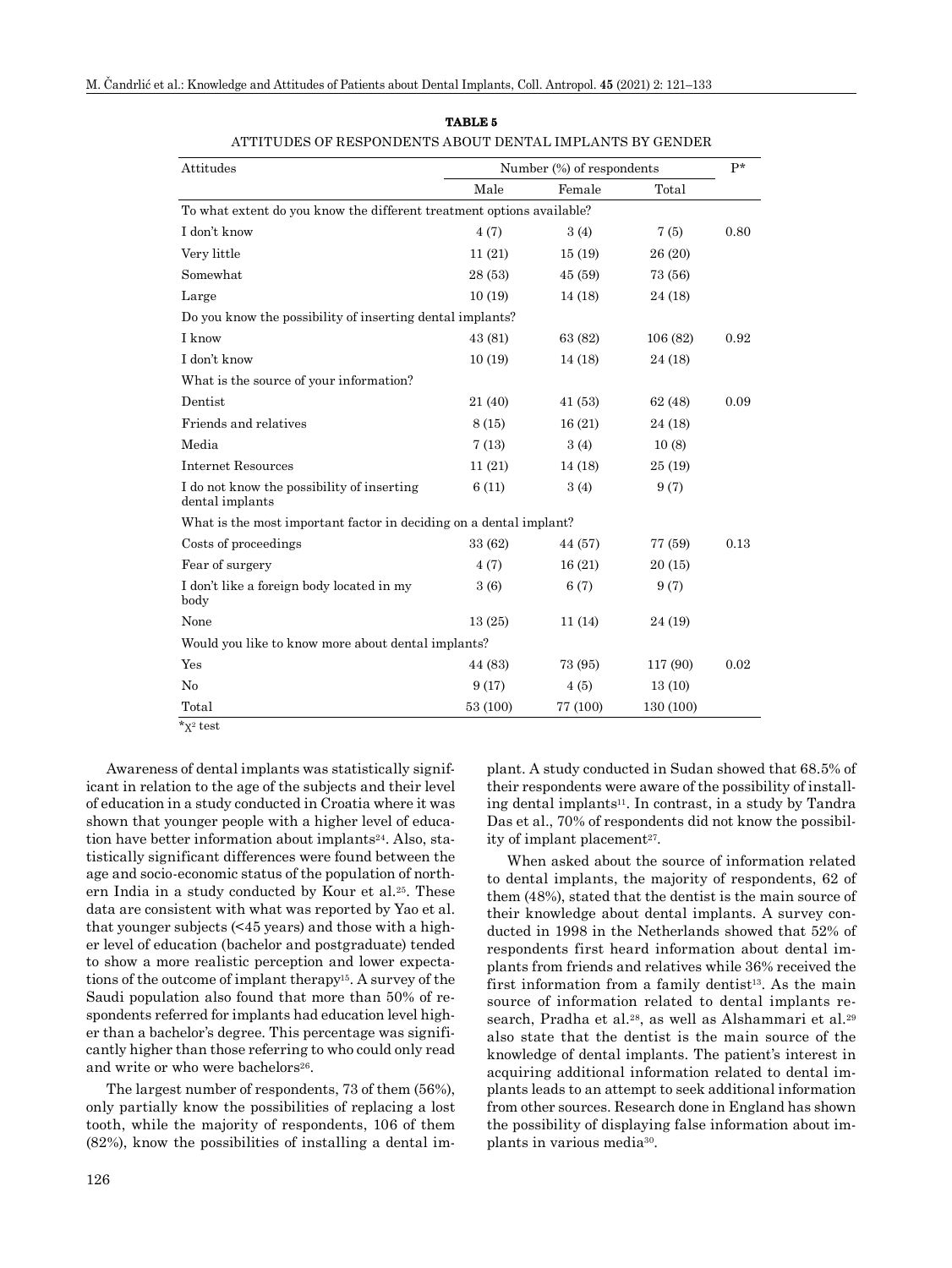|                                                                                            |           |           | Number (%) of respondents |           |           |       |
|--------------------------------------------------------------------------------------------|-----------|-----------|---------------------------|-----------|-----------|-------|
| Knowledge                                                                                  | $18 - 30$ | $31 - 43$ | $44 - 56$                 | $57 - 69$ | $70 - 80$ | p*    |
| Do you think the replacement of extracted teeth is important?                              |           |           |                           |           |           |       |
| It doesn't matter at all                                                                   | 1(2)      | 0(0)      | 0(0)                      | 0(0)      | 0(0)      | 0.09  |
| Neither important nor unimportant                                                          | 3(7)      | 0(0)      | 1(3)                      | 1(8)      | 0(0)      |       |
| Somewhat important                                                                         | 15(37)    | 18(51)    | 9(23)                     | 0(0)      | 2(50)     |       |
| Very important                                                                             | 22(54)    | 17 (49)   | 28 (74)                   | 11 (92)   | 2(50)     |       |
| Where do you think dental implants are placed?                                             |           |           |                           |           |           |       |
| In the bone                                                                                | 29 (71)   | 27 (77)   | 31 (81)                   | 7(59)     | 2(50)     | 0.64  |
| In the mucosa                                                                              | 6(15)     | 6(17)     | 5(13)                     | 4(33)     | 2(50)     |       |
| Inside adjacent teeth                                                                      | 3(7)      | 1(3)      | 1(3)                      | 0(0)      | 0(0)      |       |
| On adjacent teeth                                                                          | 3(7)      | 1(3)      | 1(3)                      | 1(8)      | 0(0)      |       |
| In your opinion, what is the composition of a dental implant?                              |           |           |                           |           |           |       |
| Porcelain                                                                                  | 9(22)     | 2(6)      | 6(16)                     | 2(17)     | 0(0)      | 0.04  |
| Stainless steel                                                                            | 1(2)      | 4(11)     | 5(13)                     | 1(8)      | 0(0)      |       |
| Titan                                                                                      | 9(22)     | 16(46)    | 19(50)                    | 7(59)     | 1(25)     |       |
| Ceramics                                                                                   | 11(27)    | 3(8)      | 2(5)                      | 1(8)      | 2(50)     |       |
| I do not know                                                                              | 11(27)    | 10(29)    | 6(16)                     | 1(8)      | 1(25)     |       |
| How long do you think a dental implant lasts?                                              |           |           |                           |           |           |       |
| $5- \ 10 \ \mathrm{years}$                                                                 | 8 (20)    | 2(6)      | 4(10)                     | 0(0)      | 0(0)      | 0.006 |
| More than 10 years                                                                         | 13 (32)   | 13(37)    | 8(21)                     | 5(42)     | 0(0)      |       |
| Lifetime                                                                                   | 14 (34)   | 14 (40)   | 20 (53)                   | 3(25)     | 0(0)      |       |
| I do not know                                                                              | 6(14)     | 6(17)     | 6(16)                     | 4(33)     | 4(100)    |       |
| Do you think that dental implants need special care and hygiene compared to natural teeth? |           |           |                           |           |           |       |
| No special care is required                                                                | 3(7)      | 7(20)     | 4(11)                     | 0(0)      | 0(0)      | 0.08  |
| It requires very little care                                                               | 2(5)      | 2(6)      | 0(0)                      | 0(0)      | 0(0)      |       |
| Same as natural teeth                                                                      | 28 (68)   | 23 (66)   | 33 (87)                   | 8 (67)    | 4(100)    |       |
| Much more than natural teeth                                                               | 8 (20)    | 3(8)      | 1(2)                      | 4(33)     | 0(0)      |       |
| Who do you think is qualified to place dental implants?                                    |           |           |                           |           |           |       |
| Oral surgeons                                                                              | 32 (79)   | 24 (67)   | 28 (73)                   | 11 (92)   | 2(50)     | 0.63  |
| Prosthetists                                                                               | 5(12)     | 5(14)     | 6(16)                     | 1(8)      | 2(50)     |       |
| Periodontists                                                                              | 1(2)      | 0(0)      | 0(0)                      | 0(0)      | 0(0)      |       |
| Cosmetic dentists                                                                          | 1(2)      | 0(0)      | 1(3)                      | 0(0)      | 0(0)      |       |
| General practitioners                                                                      | 2(5)      | 6(17)     | 3(8)                      | 0(0)      | 0(0)      |       |
| Total                                                                                      | 41 (100)  | 35 (100)  | 38 (100)                  | 12 (100)  | 4(100)    |       |

## **TABLE 6** PATIENTS' KNOWLEDGE OF DENTAL IMPLANTS IN RELATION TO AGE

 $\overline{x^2 \text{ test}}$ 

|                                                                       | ATTITUDES OF RESPONDENTS ABOUT DENTAL IMPLANTS BY AGE |           |                           |           |           |                |
|-----------------------------------------------------------------------|-------------------------------------------------------|-----------|---------------------------|-----------|-----------|----------------|
|                                                                       |                                                       |           | Number (%) of respondents |           |           | $\mathbf{p}$ * |
| Attitude                                                              | $18 - 30$                                             | $31 - 43$ | $44 - 56$                 | $57 - 69$ | $70 - 80$ |                |
| To what extent do you know the different treatment options available? |                                                       |           |                           |           |           |                |
| I do not know                                                         | 2(5)                                                  | 1(3)      | 2(5)                      | 2(17)     | 0(0)      | 0.72           |
| Very little                                                           | 11 (27)                                               | 7(20)     | 6(16)                     | 1(8)      | 1(25)     |                |

To some extent 21 (52) 22 (63) 20 (53) 8 (67) 2 (50) Largely  $7(17)$   $5(14)$   $10(26)$   $1(8)$   $1(25)$ 

**TABLE 7**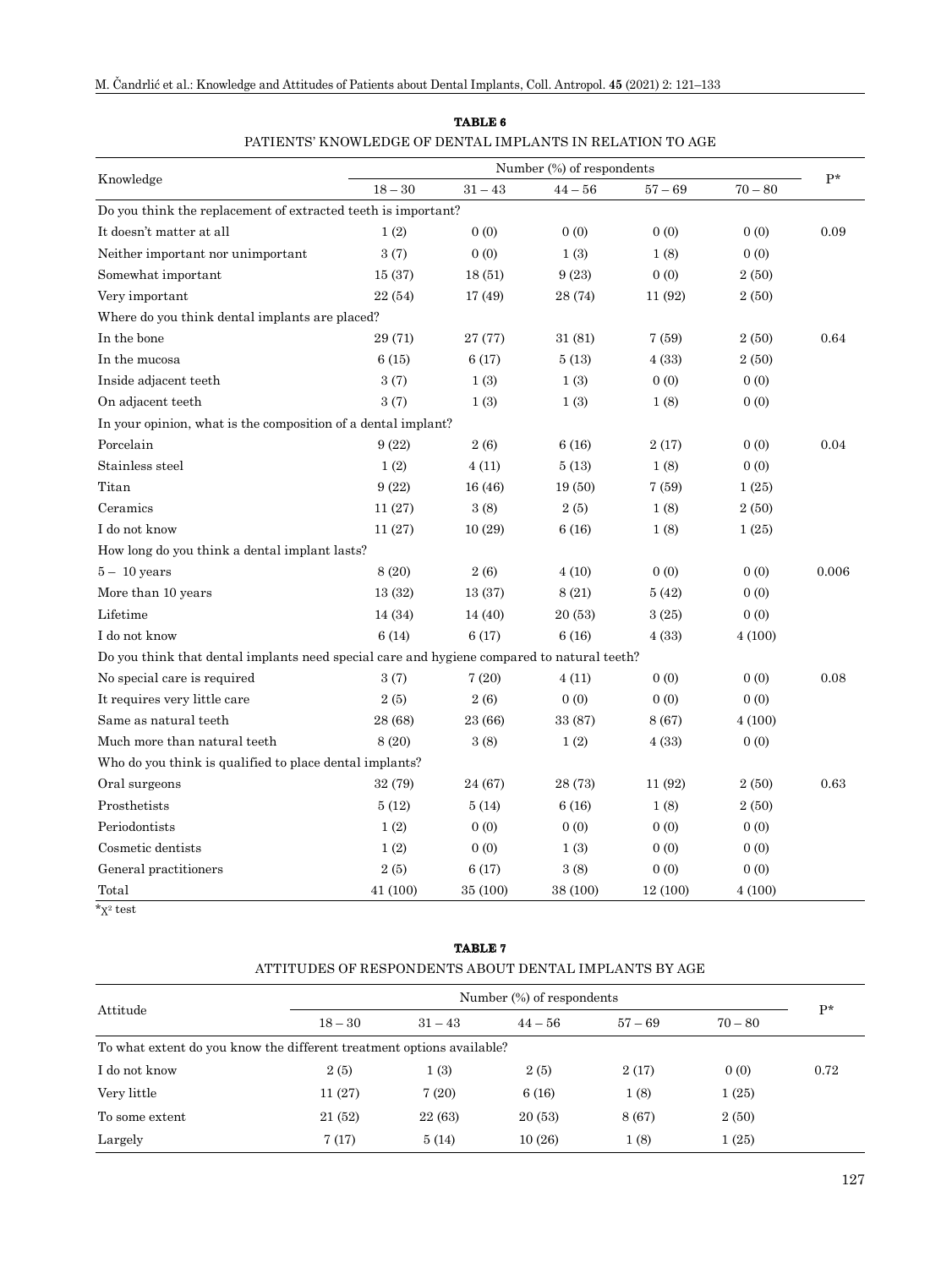|                                                                    |                           | CONTINUED |           |           |           |      |
|--------------------------------------------------------------------|---------------------------|-----------|-----------|-----------|-----------|------|
|                                                                    | Number (%) of respondents |           |           |           |           | $P*$ |
| Attitude                                                           | $18 - 30$                 | $31 - 43$ | $44 - 56$ | $57 - 69$ | $70 - 80$ |      |
| Do you know the possibility of inserting dental implants?          |                           |           |           |           |           |      |
| I know                                                             | 34 (83)                   | 31 (89)   | 32 (84)   | 8 (67)    | 1(25)     | 0.02 |
| I do not know                                                      | 7(17)                     | 4(11)     | 6(16)     | 4(33)     | 3(75)     |      |
| What is the source of your information?                            |                           |           |           |           |           |      |
| Dentist                                                            | 18(44)                    | 19 (54)   | 19(50)    | 5(43)     | 1(25)     | 0.03 |
| Friends and relatives                                              | 11(27)                    | 3(9)      | 8(21)     | 1(8)      | 1(25)     |      |
| Media                                                              | 2(5)                      | 4(11)     | 2(5)      | 2(17)     | 0(0)      |      |
| Internet sources                                                   | 8 (19)                    | 8 (23)    | 8(21)     | 1(8)      | 25(19)    |      |
| I do not know the possibility of<br>inserting dental implants      | 2(5)                      | 1(3)      | 1(3)      | 3(25)     | 2(50)     |      |
| What is the most important factor in deciding on a dental implant? |                           |           |           |           |           |      |
| Costs of the proceedings                                           | 22(54)                    | 23 (66)   | 23 (61)   | 5(42)     | 4(100)    | 0.61 |
| Fear of surgery                                                    | 7(17)                     | 5(14)     | 7(18)     | 1(8)      | 0(0)      |      |
| I don't like a foreign body<br>located in my body                  | 4(10)                     | 1(3)      | 3(8)      | 1(8)      | 0(0)      |      |
| None                                                               | 8 (19)                    | 6(17)     | 5(13)     | 5(42)     | 0(0)      |      |
| Would you like to know more about dental implants?                 |                           |           |           |           |           |      |
| Yes                                                                | 38 (93)                   | 29 (83)   | 35 (92)   | 12(100)   | 3(75)     | 0.31 |
| No                                                                 | 3(7)                      | 6(17)     | 3(8)      | 0(0)      | 1(25)     |      |
| Total                                                              | 41 (100)                  | 35 (100)  | 38 (100)  | 12 (100)  | 4(100)    |      |

**TABLE 7**

 $\overline{x^2}$  test

# **TABLE 8**

## PATIENTS' KNOWLEDGE OF DENTAL IMPLANTS BY PLACE OF RESIDENCE

|                                                               | Number (%) of respondents |         |         |      |
|---------------------------------------------------------------|---------------------------|---------|---------|------|
| Knowledge                                                     | City                      | Village | Total   | $P*$ |
| Do you think the replacement of extracted teeth is important? |                           |         |         |      |
| It doesn't matter at all                                      | 1(1)                      | 0(0)    | 1(1)    | 0.63 |
| Neither important nor unimportant                             | 5(5)                      | 0(0)    | 5(4)    |      |
| Somewhat important                                            | 35 (34)                   | 9(13)   | 44 (34) |      |
| Very important                                                | 62 (60)                   | 18 (67) | 80 (61) |      |
| Where do you think dental implants are placed?                |                           |         |         |      |
| In the bone                                                   | 76 (74)                   | 20 (74) | 96 (74) | 0.44 |
| In the mucosa                                                 | 18(17)                    | 5(19)   | 23 (17) |      |
| Inside adjacent teeth                                         | 3(3)                      | 2(7)    | 5(4)    |      |
| On adjacent teeth                                             | 6(6)                      | 0(0)    | 6(5)    |      |
| In your opinion, what is the composition of a dental implant? |                           |         |         |      |
| Porcelain                                                     | 12(12)                    | 7(26)   | 19(15)  | 0.19 |
| Stainless steel                                               | 11(11)                    | 0(0)    | 11(8)   |      |
| Titan                                                         | 41 (40)                   | 11 (41) | 52 (40) |      |
| Ceramics                                                      | 16(15)                    | 3(11)   | 19(15)  |      |
| I do not know                                                 | 23 (22)                   | 6(21)   | 29 (22) |      |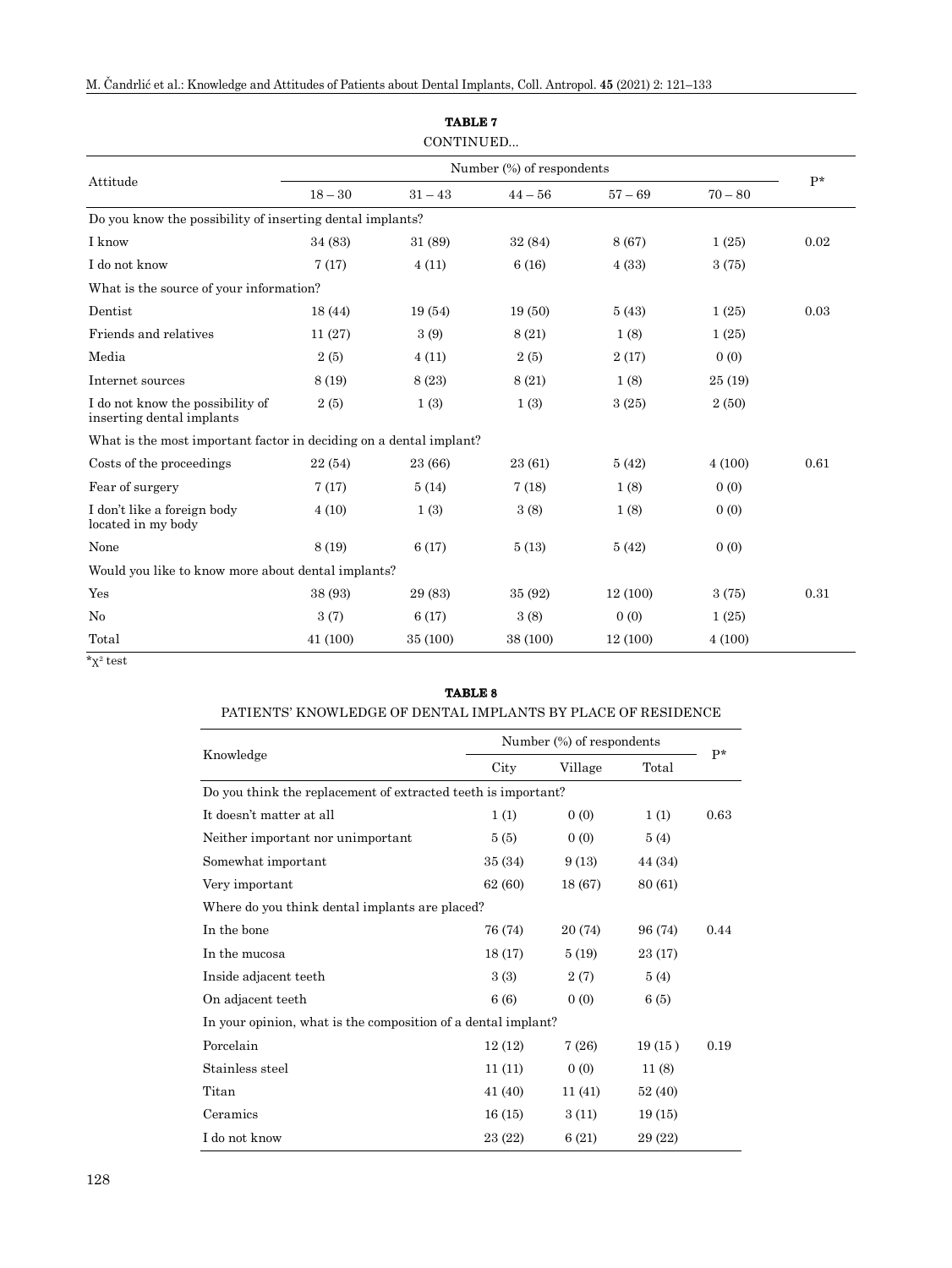|                                                                                               |          | Number (%) of respondents |           |      |  |
|-----------------------------------------------------------------------------------------------|----------|---------------------------|-----------|------|--|
| Knowledge                                                                                     | City     | Village                   | Total     | $P*$ |  |
| How long do you think a dental implant lasts?                                                 |          |                           |           |      |  |
| $5 - 10$ years                                                                                | 12(12)   | 2(7)                      | 14(11)    | 0.71 |  |
| More than 10 years                                                                            | 29 (28)  | 10(37)                    | 39 (30)   |      |  |
| Lifetime                                                                                      | 40 (39)  | 11(41)                    | 51 (39)   |      |  |
| I do not know                                                                                 | 22 (21)  | 4(15)                     | 26 (20)   |      |  |
| Do you think that dental implants need special care and hygiene compared to<br>natural teeth? |          |                           |           |      |  |
| No special care is required                                                                   | 11(11)   | 3(11)                     | 14(11)    | 0.57 |  |
| It requires very little care                                                                  | 4(4)     | 0(0)                      | 4 (3)     |      |  |
| Same as natural teeth                                                                         | 74 (72)  | 22 (82)                   | 96 (74)   |      |  |
| Much more than natural teeth                                                                  | 14(13)   | 2(7)                      | 16(12)    |      |  |
| Who do you think is qualified to place dental implants?                                       |          |                           |           |      |  |
| Oral surgeons                                                                                 | 78 (76)  | 19 (70)                   | 97 (75)   | 0.32 |  |
| Prosthetists                                                                                  | 15(14)   | 4(15)                     | 19(15)    |      |  |
| Periodontists                                                                                 | 0(0)     | 1(4)                      | 1(1)      |      |  |
| Cosmetic dentists                                                                             | 2(2)     | 0(0)                      | 2(2)      |      |  |
| General practitioners                                                                         | 8(8)     | 3(11)                     | 11(8)     |      |  |
| Total                                                                                         | 103(100) | 27 (100)                  | 130 (100) |      |  |

# **TABLE 8**

# ATTITUDES OF RESPONDENTS ABOUT DENTAL IMPLANTS BY PLACE OF RESIDENCE Attitudes Number (%) of respondents  $-$  P<sup>\*</sup> City Village Total To what extent do you know the different treatment options available?

**TABLE 9**

| To what extent do you know the different treatment options available? |         |         |          |      |
|-----------------------------------------------------------------------|---------|---------|----------|------|
| I do not know                                                         | 6(6)    | 1(4)    | 7(5)     | 0.36 |
| Very little                                                           | 20 (19) | 6(22)   | 26 (20)  |      |
| To some extent                                                        | 55 (54) | 18 (67) | 73 (56)  |      |
| Largely                                                               | 22(21)  | 2(7)    | 24 (18)  |      |
| Do you know the possibility of installing dental implants?            |         |         |          |      |
| I know                                                                | 85 (83) | 21 (78) | 106 (82) | 0.57 |
| I do not know                                                         | 18(17)  | 6(22)   | 24 (18)  |      |
| What is the source of your information?                               |         |         |          |      |
| Dentist                                                               | 49 (48) | 13 (48) | 62 (48)  | 0.94 |
| Friends and relatives                                                 | 20 (19) | 4(15)   | 24 (18)  |      |
| Media                                                                 | 7(7)    | 3(11)   | 10(8)    |      |
| Internet sources                                                      | 20 (19) | 5(19)   | 25 (19)  |      |
| I do not know the possibility of inserting<br>dental implants         | 7(7)    | 2(7)    | 9(7)     |      |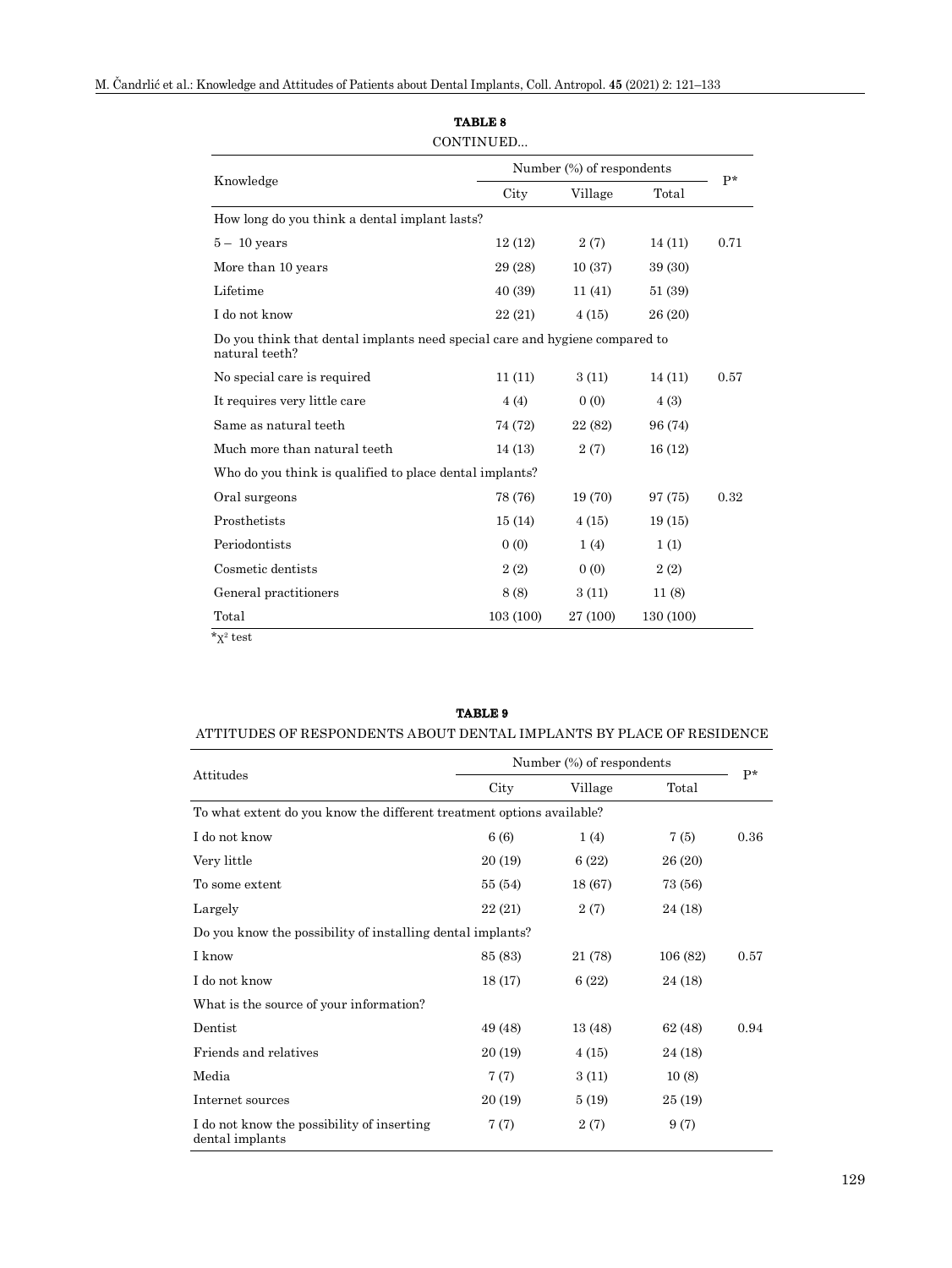|                                                                    | Number (%) of respondents |          |           |      |  |
|--------------------------------------------------------------------|---------------------------|----------|-----------|------|--|
| Attitudes                                                          | City<br>Village           |          | Total     | $P*$ |  |
| What is the most important factor in deciding on a dental implant? |                           |          |           |      |  |
| Costs of proceedings                                               | 62 (60)                   | 15(56)   | 77 (59)   | 0.71 |  |
| Fear of surgery                                                    | 14 (14)                   | 6(22)    | 20 (15)   |      |  |
| I don't like a foreign body located in my<br>body                  | 7(7)                      | 2(7)     | 9(7)      |      |  |
| None                                                               | 20 (19)                   | 4(15)    | 24 (19)   |      |  |
| Would you like to know more about dental implants?                 |                           |          |           |      |  |
| Yes                                                                | 91 (88)                   | 26 (96)  | 117 (90)  | 0.22 |  |
| $\rm No$                                                           | 12(12)                    | 1(4)     | 13(10)    |      |  |
| Total                                                              | 103(100)                  | 27 (100) | 130 (100) |      |  |

|  | <b>TABLE 10</b> |  |  |
|--|-----------------|--|--|

|                                                                                            |                           | PATIENTS' KNOWLEDGE OF DENTAL IMPLANTS BY EDUCATION LEVEL |         |         |         |      |
|--------------------------------------------------------------------------------------------|---------------------------|-----------------------------------------------------------|---------|---------|---------|------|
| Knowledge                                                                                  | Number (%) of respondents |                                                           |         |         |         | $P*$ |
|                                                                                            | Primary school            | Secondary education Higher education Tertiary education   |         |         | Total   |      |
| Do you think the replacement of extracted teeth is important?                              |                           |                                                           |         |         |         |      |
| It doesn't matter at all                                                                   | 0(0)                      | 0(0)                                                      | 1(5)    | 0(0)    | 1(1)    | 0.03 |
| Neither important nor<br>unimportant                                                       | 1(33)                     | 3(5)                                                      | 1(5)    | 0(0)    | 5(4)    |      |
| Somewhat important                                                                         | 1(33)                     | 23 (34)                                                   | 10(48)  | 10(26)  | 44 (34) |      |
| Very important                                                                             | 1(33)                     | 41(61)                                                    | 9(42)   | 29 (74) | 80 (61) |      |
| Where do you think dental implants are placed?                                             |                           |                                                           |         |         |         |      |
| In the bone                                                                                | 1(33)                     | 47 (70)                                                   | 19 (90) | 29 (74) | 96 (74) | 0.16 |
| In the mucosa                                                                              | 1(33)                     | 13(19)                                                    | 1(5)    | 8(21)   | 23 (17) |      |
| Inside adjacent teeth                                                                      | 0(0)                      | 4(6)                                                      | 1(5)    | 0(0)    | 5(4)    |      |
| On adjacent teeth                                                                          | 1(33)                     | 3(5)                                                      | 0(0)    | 2(5)    | 6(5)    |      |
| In your opinion, what is the composition of a dental implant?                              |                           |                                                           |         |         |         |      |
| Porcelain                                                                                  | 2(67)                     | 8(12)                                                     | 2(10)   | 7(18)   | 19(15)  | 0.63 |
| Stainless steel                                                                            | 0(0)                      | 5(7)                                                      | 2(10)   | 4(10)   | 11(8)   |      |
| Titan                                                                                      | 0(0)                      | 30(45)                                                    | 8 (38)  | 14 (36) | 52 (40) |      |
| Ceramics                                                                                   | 0(0)                      | 10(15)                                                    | 4(19)   | 5(13)   | 19(15)  |      |
| I do not know                                                                              | 1(33)                     | 14(21)                                                    | 5(23)   | 9(23)   | 29 (22) |      |
| How long do you think a dental implant lasts?                                              |                           |                                                           |         |         |         |      |
| $5 - 10$ years                                                                             | 0(0)                      | 5(7)                                                      | 3(14)   | 6(15)   | 14(11)  | 0.03 |
| More than 10 years                                                                         | 0(0)                      | 19 (29)                                                   | 6(29)   | 14 (36) | 39 (30) |      |
| Lifetime                                                                                   | 0(0)                      | 26 (39)                                                   | 10(48)  | 15 (39) | 51 (39) |      |
| I do not know                                                                              | 3(100)                    | 17(25)                                                    | 2(9)    | 4(10)   | 26 (20) |      |
| Do you think that dental implants need special care and hygiene compared to natural teeth? |                           |                                                           |         |         |         |      |
| No special care is required                                                                | 0(0)                      | 9(13)                                                     | 3(14)   | 2(5)    | 14(11)  | 0.83 |
| It requires very little care                                                               | 0(0)                      | 1(2)                                                      | 1(5)    | 2(5)    | 4(3)    |      |
| Same as natural teeth                                                                      | 2(67)                     | 50(75)                                                    | 14 (67) | 30(77)  | 96 (74) |      |
| Much more than natural teeth                                                               | 1(33)                     | 7(10)                                                     | 3(14)   | 5(13)   | 16(12)  |      |

# **TABLE 9**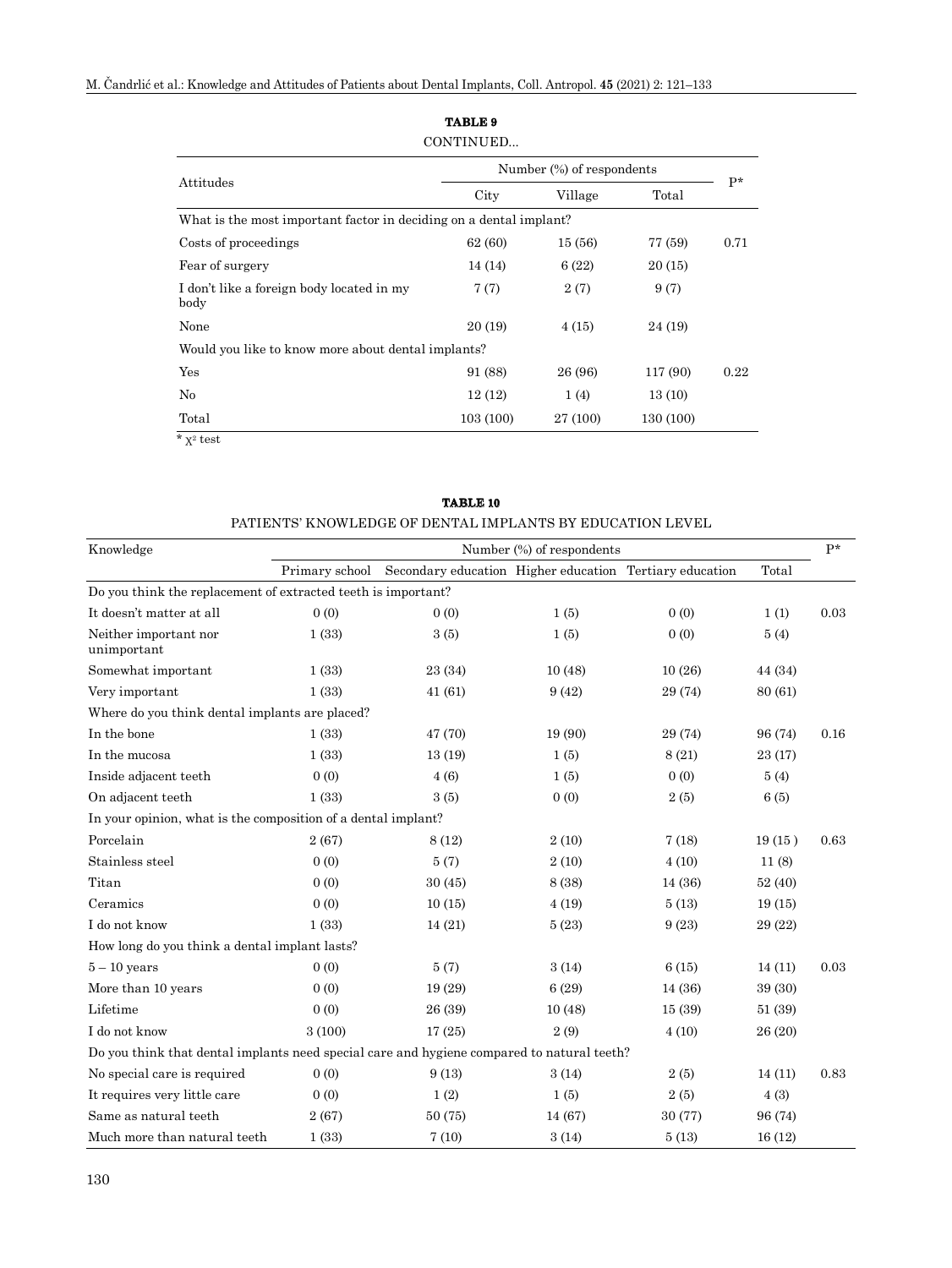M. Čandrlić et al.: Knowledge and Attitudes of Patients about Dental Implants, Coll. Antropol. **45** (2021) 2: 121–133

|                                                                                     |        | <b>TABLE 10</b> |                  |                |           |      |
|-------------------------------------------------------------------------------------|--------|-----------------|------------------|----------------|-----------|------|
|                                                                                     |        | CONTINUED       |                  |                |           |      |
| Who do you think is qualified to place dental implants?                             |        |                 |                  |                |           |      |
| Oral surgeons                                                                       | 2(67)  | 51 (76)         | 16 (76)          | 28 (73)        | 97 (75)   | 0.74 |
| Prosthetists                                                                        | 1(33)  | 6(9)            | 3(14)            | 9(23)          | 19(15)    |      |
| Periodontists                                                                       | 0(0)   | 1(2)            | $\boldsymbol{0}$ | $\overline{0}$ | 1(1)      |      |
| Cosmetic dentists                                                                   | 0(0)   | 1(2)            | $\overline{0}$   | 1(2)           | 2(2)      |      |
| General practitioners                                                               | 0(0)   | 8(11)           | 2(10)            | 1(2)           | 11(8)     |      |
| Total<br>$\overline{a}$ $\overline{a}$ $\overline{a}$ $\overline{a}$ $\overline{a}$ | 3(100) | 67 (100)        | 21 (100)         | 39 (100)       | 130 (100) |      |

 $\overline{\mathbf{x}^2}$  test

#### **TABLE 11**

#### ATTITUDES OF RESPONDENTS ABOUT DENTAL IMPLANTS BY EDUCATION LEVEL

|                                                                       | Number (%) of respondents |                        |                     |                       |           |              |
|-----------------------------------------------------------------------|---------------------------|------------------------|---------------------|-----------------------|-----------|--------------|
| Attitudes                                                             | Primary school            | Secondary<br>education | Higher<br>education | Tertiary<br>education | Total     | $P^*$        |
| To what extent do you know the different treatment options available? |                           |                        |                     |                       |           |              |
| I do not know                                                         | 2(67)                     | 2(3)                   | 3(14)               | 0(0)                  | 7(5)      | ${}_{0.001}$ |
| Very little                                                           | 0(0)                      | 12(18)                 | 5(24)               | 9(23)                 | 26 (20)   |              |
| To some extent                                                        | 1(33)                     | 44 (66)                | 5(24)               | 23 (59)               | 73 (56)   |              |
| Largely                                                               | 0(0)                      | 9(13)                  | 8 (38)              | 7(18)                 | 24 (18)   |              |
| Do you know the possibility of inserting dental implants?             |                           |                        |                     |                       |           |              |
| I know                                                                | 1(33)                     | 52 (78)                | 19 (90)             | 34 (87)               | 106(82)   | 0.06         |
| I do not know                                                         | 2(67)                     | 15(22)                 | 2(10)               | 5(13)                 | 24 (18)   |              |
| What is the source of your information?                               |                           |                        |                     |                       |           |              |
| Dentist                                                               | 0(0)                      | 32 (48)                | 11(52)              | 19 (49)               | 62 (48)   | 0.004        |
| Friends and relatives                                                 | 0(0)                      | 11(16)                 | 6(29)               | 7(18)                 | 24 (18)   |              |
| Media                                                                 | 0(0)                      | 6(9)                   | 3(14)               | 1(3)                  | 10(8)     |              |
| Internet sources                                                      | 1(33)                     | 13(19)                 | 0(0)                | 11(28)                | 25(19)    |              |
| I do not know the possibility of<br>inserting dental implants         | 2(67)                     | 5(7)                   | 1(5)                | 1(3)                  | 9(7)      |              |
| What is the most important factor in deciding on a dental implant?    |                           |                        |                     |                       |           |              |
| Costs of the proceedings                                              | 1(33)                     | 43 (64)                | 10(48)              | 23 (59)               | 77 (59)   | 0.01         |
| Fear of surgery                                                       | 0(0)                      | 9(13)                  | 5(23)               | 6(15)                 | 20(15)    |              |
| I don't like a foreign body located<br>in my body                     | 2(67)                     | 4(6)                   | 2(10)               | 1(3)                  | 9(7)      |              |
| None                                                                  | 0(0)                      | 11(16)                 | 4(19)               | 9(23)                 | 24 (19)   |              |
| Would you like to know more about dental implants?                    |                           |                        |                     |                       |           |              |
| Yes                                                                   | 3(100)                    | 60 (90)                | 20 (95)             | 34 (87)               | 117 (90)  | 0.72         |
| No                                                                    | 0(0)                      | 7(10)                  | 1(5)                | 5(13)                 | 13(10)    |              |
| Total                                                                 | 3(100)                    | 67 (100)               | 21 (100)            | 39 (100)              | 130 (100) |              |

\*χ2 test

The majority of respondents in our study, 77 of them (59%), state that the cost of the procedure is their most important factor when deciding on the installation of a dental implant. A previously mentioned study in India found that 54% of respondents cite the high cost of implants and the implantation procedure as a crucial factor for the decision to install a dental implant<sup>12</sup>. The results of these studies are consistent with the data by Kohli et al., Siddique et al. and Mahajani et al., showing that high costs are a major limiting factor for implant treatment<sup>16,31,32</sup>.

### **Conclusions**

Most of the respondents are missing at least one tooth, and most of them think that the replacement of the extracted teeth is very important. Most subjects know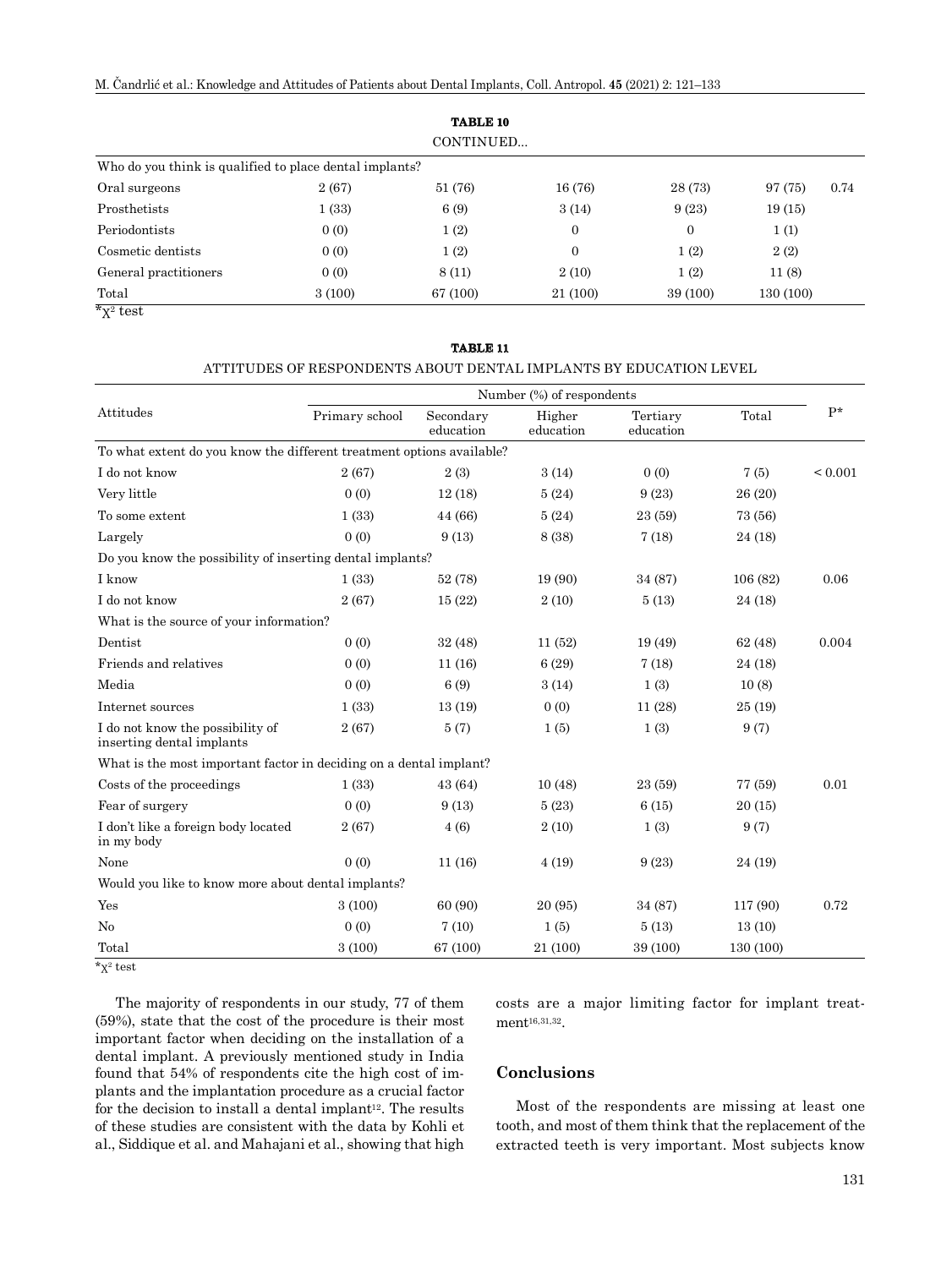that a dental implant is placed in the bone, but they do not know its duration. Most respondents know that dental implants need the same hygiene as natural teeth and that they are installed by oral surgeons. The dentist is the main source of information about dental implants for most respondents, and the cost of the procedure is the main barrier in the decision to install a dental implant,

## **REFERENCES**

1. AHAMMED AY, BODDU S, THAREJA A, KANDASWAMY R, KUMAR N, (Mahajan) SB, J Contemp Dent Pract, 14 (2013) 115. doi: 10.5005/jp-journals-10024-1282. — 2. AHMED A, RAKAN A, ABDUL R. A, FARIS A, SALEH A, Adv Dent & Oral Health, 6/5 (2017) 5556968. doi: 10.19080/adoh.2017.06.555698. — 3. CARR BA, Brown TD, Removable Partial Prosthodontics (Elsevier, Canada, 2016). — 4. KRALJEVIĆ K, KRALJEVIĆ-ŠIMUNKOVIĆ S, Djelomične proteze (In. Tri d.o.o., zagreb, 2012). — 5. ESFAHANI FO, MOOSAALI F, J Periodontol Implant Dent, 8 (2016) 43. doi: 10.15171/jpid.2016.008. — 6. KNEŽEVIĆ G, JEROLI-MOV V, SRDJAK JORGIĆ K, KOBLER P, VARGA S, ŽIVKO BABIĆ J, Osnove dentalne implantologije (Zagreb, Školska knjiga, 2002). — 7. LINDE J, LANG PN, KARRING T, Klinička parodontologija i dentalna implantologija, sv 2 (Nakladni zavod Globus, zagreb, 2010). — 8. DEEB G, WHEELER B, JONES M, CARRICO C, LASKIN D, GOLOB DJ, J Oral Maxillofac Surg, 75 (2017) 1387. doi:10.1016/j.joms.2017.03.024. — 9. LUBINA L, ROMIĆ M, ILLEŠ D, Sonda, 10 (2009) 47. — 10. IVANKOVIĆ D, BOŽIKOV J, KERN J, KOPJAR B, LUKOVIĆ G, Osnove statističke analize za medicinare (Medicinski fakultet Sveučilišta u Zagrebu 1988). — 11. AWOODA ME, ELTAYEB SA, HUSSEIN AS, DAYELNAIEM IS, ABDELHAMIED AM, MOHAMED AL, TAHA S, IOSR Journal of Dental and Medical Sciences, 13/11 (2014) 19. doi:10.9790/0853-131161923. — 12. KUMAR MPS, MARUTHAMUTHU M, J Pharm Sci Res, 8 (2016) 351. — 13. KAPTEIN M. L, HOOGSTRATEN J, DE PUTTER C, DE LANGE GL, BLIJDORP PA, Clin Oral Implants Res, 9 (1998) 321. — 14. POMMER B, ZECHNER W, WATZAK G, ULM C, WATZEK G, TEPPER<br>
G, Clin Oral Implants Res. 22 (2011) 223. G, Clin Oral Implants Res, doi:10.1111/j.1600-0501.2010.02035.x. — 15. YAO J, LI M, TANG H, WANG PL, ZHAO YX, MCGRATH C, MATTHEOS N, Clin Oral Implants Res, 28 (2017) 261. doi: 10.1111/clr.12793. — 16. KOHLI S, BHATIA S, KAUR A, RATHAKRISHNAN T, Indian J Dent, 6 (2015) 167. doi: 10.4103/0975-962x.168518. — 17. ÖZTÜRK H, ÖZGEDIK H, AVSEVER but despite this most of them want to know more about dental implants. There was a difference in patients' knowledge of dental implants in relation to age and level of education as well as a significant difference in patients' attitudes about dental implants in relation to gender, age, and level of education.

H, KURT M, ŞENEL B, PIŞKIN B, ORHAN K, J Stoma, 72 (2019) 112. doi: 10.5114/jos.2019.87526. — 18. KALALA-KAZADI E, DISIDI-YAKI-NI P, NYIMI-BUSHABA F, EKOFO-INGAYA E, MANTSHUMBA-MILOLO A, Open Journal Of Stomatology, 8 (2018) 353. doi:10.4236/ ojst.2018.812033. — 19. INSUA A, MONJE A, WANG HL, INGLEHART M, J Periodontol, 88 (2017) 1153. doi:10.1902/jop.2017.160796. — 20. MAYYA A D'SOUZA J, GEORGE AM, SHENOY K, JODALLI P, MAYYA SS, Indian J Dent Res, 29 (2018) 263. doi:10.4103/ijdr.ijdr\_92\_17. — 21. BRUNELLO G, GERVASI M, RICCI S, TOMASI C, BRESSAN E, Clin Oral Implants Res, 31(2020) 917. doi: 10.1111/clr.13634. — 22. TEPPER G, HAAS R, MAILATH G, TELLER C, ZECHNER W, WATZAK G, WATZEK G, Clin Oral Implants Res, 14 (2003) 621. doi: 10.1034/j.1600-0501.2003.00916.x. — 23. POMMER B, ZECHNER W, WATZAK G, ULM C, WATZEK G, TEPPER G, Clin Oral Implants Res, 22 (2011) 223. doi: 10.1111/j.1600-0501.2010.02035.x. — 24. KRANJCIC J, MIKUS A, MEHULIC K, VOJVODIC D, J Prosthodont, 24 (2015) 37. doi: 10.1111/jopr.12172. — 25. KOUR N, IRSHAD N, SEHAR K, BAJJAD AA, TAGRA M, HELA AH, MISGAR AB, International Journal of Science & Healthcare Research, 5 (2020) 242. — 26. MOUSLY HA, BADEEB BJ, BAHBISHI NA, MZAIN WM, NAGUIB GH, HAMED MT, J Orthod Sci, 12 (2020) 5. doi: 10.4103/jos.jos\_74\_19. — 27. TANDRA DAS T, ANAND SELVARAJ, Ijsdr, 6 (2021). — 28. PRADHAN S, MARKAM HS, CHO-KOTIYA H, J Adv Med Dent Scie Res, 6/11 (2018) 110. doi: 10.21276/ jamdsr. — 29. ALSHAMMARI MS, ALSHAMMARI AS, SIDDIQUI AA, MIRZA AJ, MIAN RI, J Contemp Dent Pract, 19/1 (2018) 86. doi: 10.5005/ jp-journals-10024-2216. — 30. KASHBOUR WA, ROUSSEAU NS, THOMASON JM, ELLIS JS, Clin Oral Implants Res, 29 (2018) 309. doi: 10.1111/clr.13118. — 31. KOHLI S, BHATIA S, KAUR A, RATHAKRISH-NAN T, Indian J Dent, 6 (2015) 167. doi: 10.4103/0975-962x.168518. — 32. SIDDIQUE EA, BHAT PR, KULKARNI SS, TRASAD VA, THAKUR SL, J Indian Soc Periodontol, 23 (2019) 58. doi: 10.4103/jisp.jisp\_281\_18.

#### *M. Matijević*

*Faculty of Dental Medicine and Health, Josip Juraj Strossmayer University of Osijek, Cara Hadrijana 10E, 31000 Osijek, Croatia*

*e-mail: marko.matijevic@fdmz.hr*